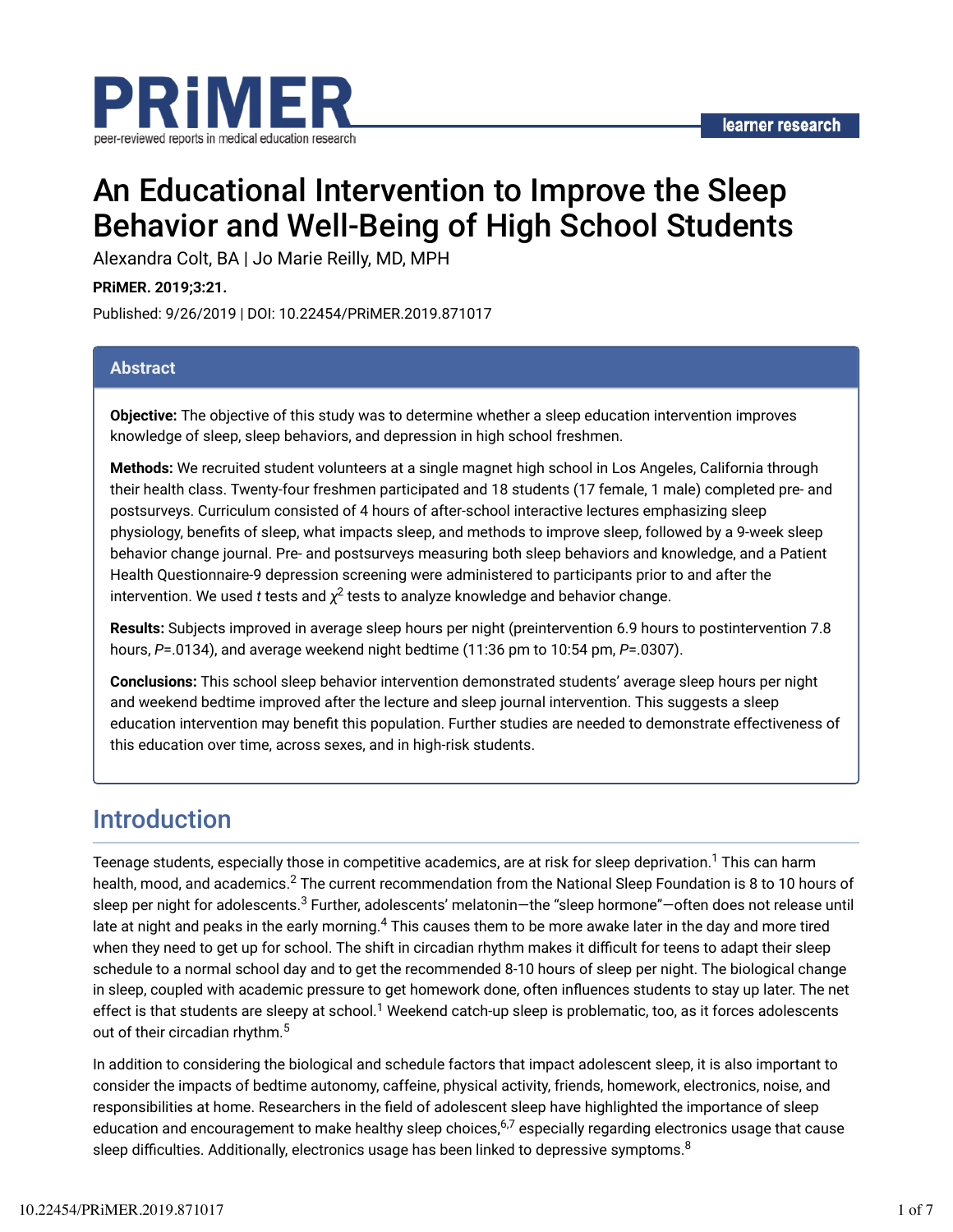The sleep deficit in this population is significant enough that the United States government initiative, Healthy People 2020, includes "increase the proportion of students in grades 9 through 12 who get sufficient sleep" as one of its four sleep health objectives. Healthy People 2020 reports that in 2009, only 30.9% of students in these grades got sufficient sleep. $^9$  As screen time has suddenly increased and the duration of other distracting behaviors has remained relatively stable, the percentage of adolescents sleeping 7 hours per night or less has also increased, suggesting an impact of electronics usage on sleep behaviors.<sup>10,11</sup>

Although this population often has knowledge of the importance of sleep, they are still sleep deprived, due to lack of knowledge of sleep-improving tactics and corresponding sleep-preserving behaviors. Sleep also determines whether electronics usage affects depression in this age group as electronics usage only correlates with depression when subjects are also low on sleep or have problems sleeping $^{12}$ ; and sleep problems from adolescence have been found to persist into adulthood, $^{13}$  highlighting the need for early intervention in sleep education.

Lack of sleep had been identified by students as a problem at Francisco Bravo Medical Magnet High School by afterschool program leaders. In response, a course was created to educate students about sleep behavior and physiology. We hypothesized that after an educational sleep intervention, subjects would report increased sleep time per night, decreased depression, $^{14}$  and improved knowledge regarding sleep behavior and physiology.

# Methods

The institutional review board at the University of Southern California approved this study (HS-16-00715), and parents/guardians provided consent using a standard consent form in English and Spanish.

#### *Subjects*

The assistant principal at Francisco Bravo Medical Magnet School in Los Angeles, California recruited high school freshmen through their freshman health class. Student participants were given community service hour credit for each hour of participation; these hours are required for graduation. Freshmen were chosen so the intervention could have the longest possible impact on their high school careers. Twenty-four subjects participated in the intervention, and 18 completed the presurvey, lecture, journal, and postsurvey and were included in the data analysis. The average age of participants was 14 years.

#### *Sleep Intervention*

The sleep intervention consisted of one 2-hour and two 1-hour after-school courses created and taught by the principal investigator. The curriculum was designed to teach subjects about sleep physiology and its importance, its impact on health, and methods to improve sleep hygiene and sleep behaviors. The teaching consisted of interactive lectures with PowerPoint slides. The first 2-hour class included information about basic sleep physiology (ie, functions of melatonin, caffeine, neurotransmitters) and sleep recommendations by age.<sup>15</sup> At the end of the first class, subjects were asked to write down what they would like to learn in the course, and their answers were the focus of the second class.

Topics for the second module included strategies for time management, sleeping through the night, sleeping when not tired, and sleeping more hours.<sup>16</sup> Between the second and third class, the subjects were given sleep behavior change journals to complete over 9 weeks. The sleep behavior change journal asked subjects to record how many hours they slept each night. It also asked them to set a personal behavior change goal and write each week about how they adhered to their goal, what made it difficult, what they could do to improve, and what their mood was like that week. Suggestions of goals for subjects to choose included (1) keep a sleep schedule (same time to bed and to awaken), (2) do something relaxing (nonelectronic, eg, reading or meditation) before bed, (3) turn off electronics 1 hour before bed, (4) exercise regularly, (5) avoid caffeine, (6) make room darker and temperature cooler, and (7) keep the bed just for sleep.<sup>17</sup> Subjects were also asked to compare their sleep behavior to that of the previous weeks and note any changes they had made. The course and journal times and durations were selected to best match the school's and subjects' schedules.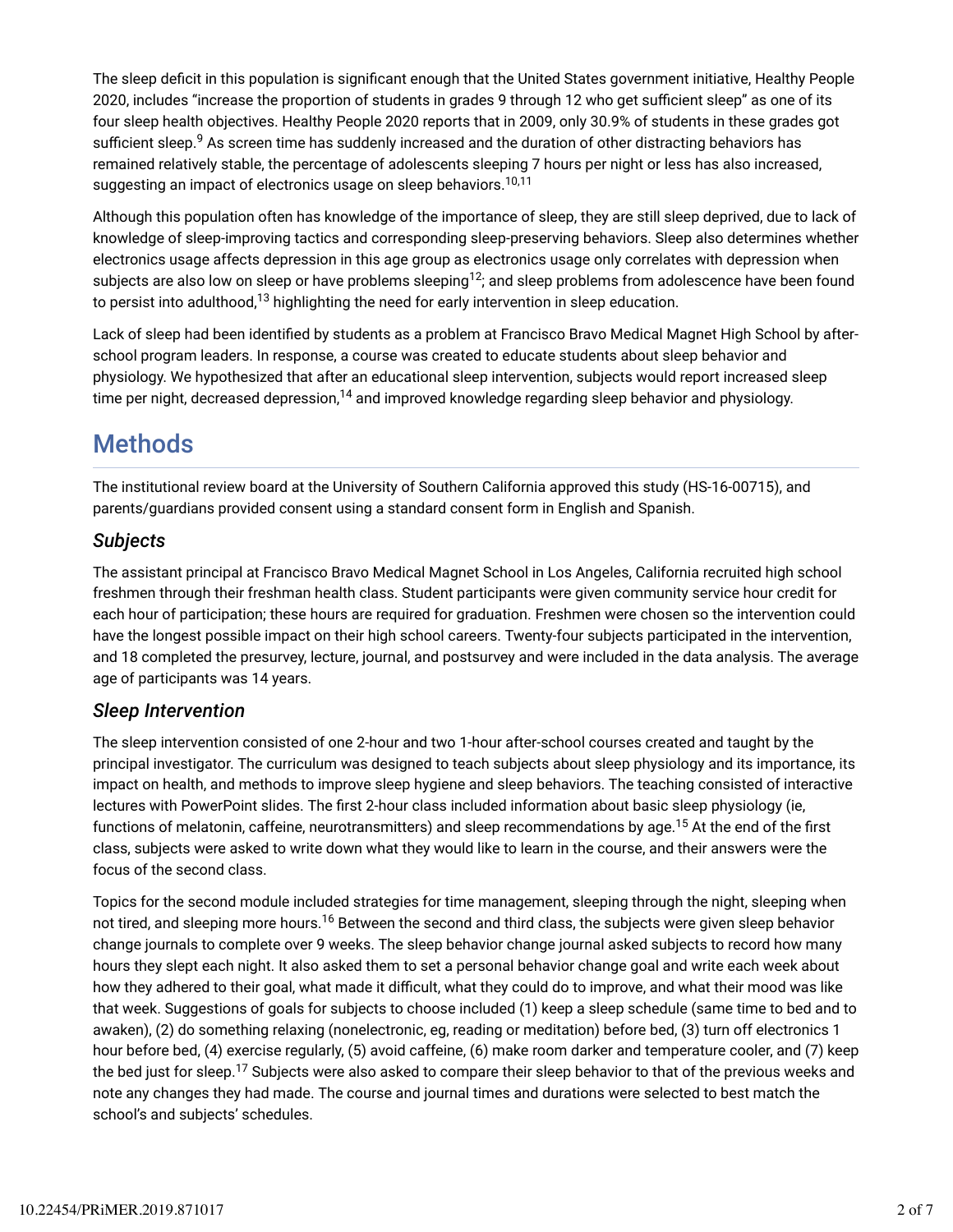### *Survey Instrument*

We used a pre- and postintervention sleep survey to record students' sleep behavior.<sup>18</sup> The survey asked about sleep hours per night, school night and weekend night bed times, reasons for not sleeping more, hours spent on homework, sleep and wake aids, whether there was competition regarding sleep among friends and at school, whether subjects and their families thought they slept enough, use of technology prior to bedtime, and whether they were worried about their sleep. These topics were included to gather basic sleep statistics about the cohort and to assess students' basic knowledge about sleep hygiene pre- and postintervention.

The pre- and postsurveys also evaluated students' knowledge about adolescent sleep behavior and physiology. These questions asked about (1) how many hours teenagers should sleep, (2) how sleep affects academic performance, risk-taking, obesity, mood, and caffeine intake, (3) electronics usage, (4) food consumption and physical activity, and (5) depression and anxiety and their impact on sleep. The preintervention survey also asked what subjects would like to see included in the course. The postintervention survey asked if subjects believed the course would affect their long-term behavior, what did and did not work about the course, what they would like to see changed in future iterations of the course, and the top three things they learned from the course. The survey instrument included a depression screening (Patient Health Questionnaire-9 [PHQ-9], a validated depression screening instrument).

### *Statistical Analysis*

The principal investigator collected and analyzed all data and was blinded to subject survey responses. Of the 24 subjects recruited, 18 (17 female, 1 male) completed the preintervention survey, lecture, journal, and postintervention survey and were included in the data analysis. The remining six students were unable to complete all parts of the course due to scheduling conflicts. We used  $t$  tests and  $\chi^2$  tests to analyze pre- to posttest change.

## **Results**

#### *Sleep Behavior Change*

Subjects reported an increase in average sleep hours per school night (preintervention 6.9 hours to postintervention 7.8 hours, *P*=.0134; Figure 1, with 50% of students reporting an increase in average hours slept per night) and in average weekend night bedtime (11:36pm to 10:54pm, *P*=.0307; Figure 2, with 44% of students reporting an earlier average bedtime).

There was no statistically significant pre- to postintervention change in night-before-survey sleep hours, school night bedtime, weekend sleep hours, school night homework hours, or sleep hours desired.

In a postintervention discussion led by the principal investigator, the cohort also reported increased use of a consistent bedtime, both on school and weekend nights, a key teaching point. There was an increase—although not statistically significant—in the proportion of subjects who thought they slept enough before the course: 33% (6 subjects), compared to the proportion of subjects 61% (11) who thought so after course completion. At the end of the course, 89% (16) thought the course would affect their long-term sleep behavior.

### *Sleep Knowledge*

The understanding of the number of hours teenagers should sleep (8-10 hours per night) decreased, as the number of students who corretly answered the multiple-choice question about the number of hours teenagers should sleep (8-10 per night) decreased (13 to 7, *P*=.0442).

There was no statistically significant change pre- to postintervention in the percentage of correct multiple-choice answers to the following survey questions<sup>18</sup>: (1) How does sleep affect academic performance? (2) How does sleep time affect risk-taking behavior? (3) How does sleep time affect obesity? (4) How does caffeine affect sleep? (5) How does using technology affect sleep? (6) How does food affect sleep? (7) How does physical activity affect sleep? (8) How does depressed or anxious mood affect sleep? (9) How does sleep affect mood?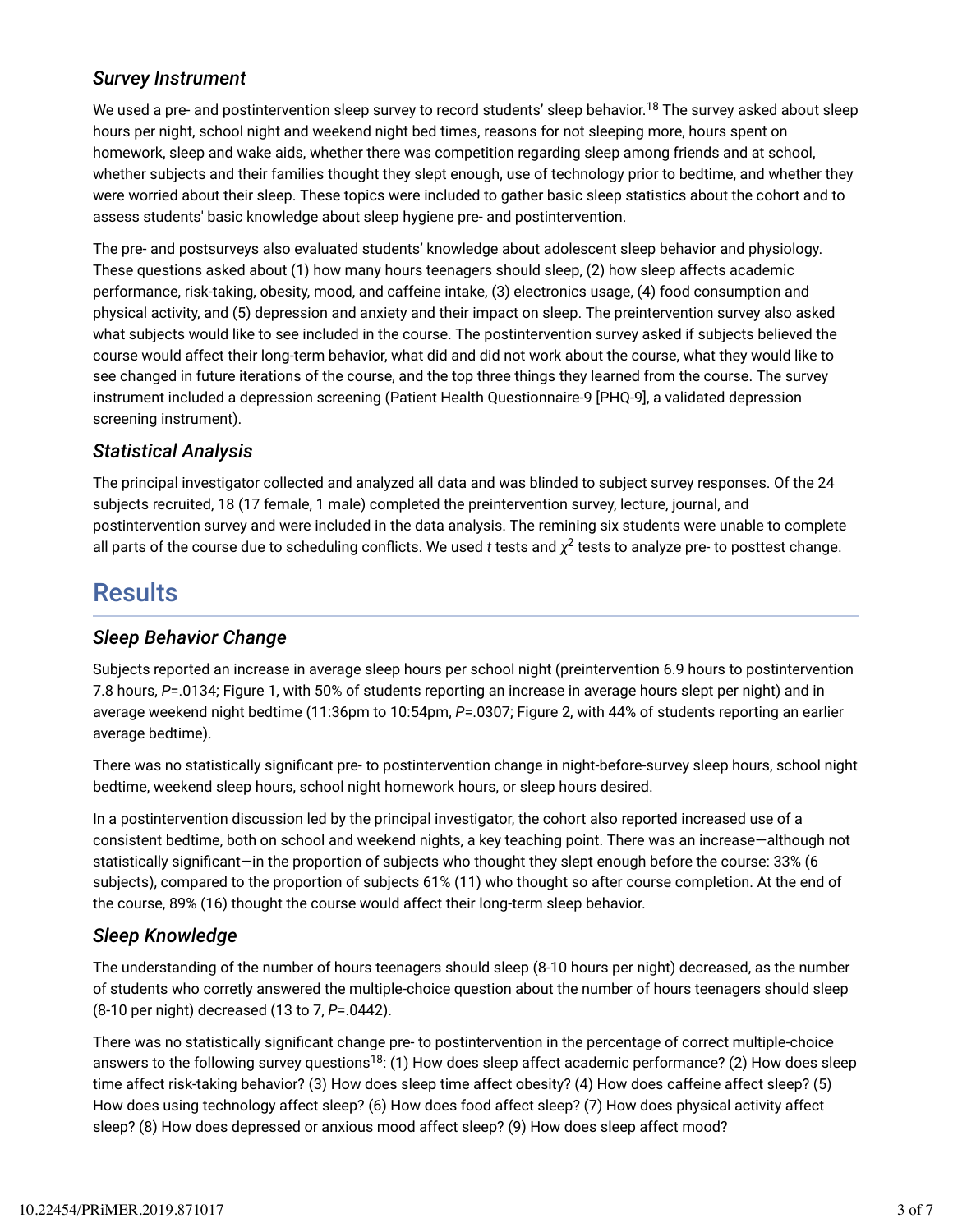### *Well-Being*

Those who scored ≥10 (moderate or more severe depression) on the PHQ-9, or indicated suicidal ideation, were reidentified and referred to the school psychologist for immediate mental health intervention (six subjects preintervention, two subjects postintervention). PHQ-9 scores decreased over the course of the intervention, but not in a statistically significant way. The change in percentage of subjects with moderate or more severe depression preintervention to postintervention decreased, but was not statistically significant either.

# **Discussion**

Adolescent sleep hygiene is an area of importance to health care providers, as it impacts adolescent health, wellbeing, and academic performance. Developing tools that can improve sleep hygiene is important to improving the overall well-being of this population. This pilot study used a sleep behavior and physiology course and a sleep journal in an effort to improve adolescent sleep knowledge, behavior, and overall well-being. Enrolled subjects were interested in learning about and improving their sleep.

The study resulted in statistically significant improvements in average sleep hours and average weekend night bedtimes, suggesting adolescent understanding of the need for more sleep and the need for consistent bed times every night, including weekends. However, there was a decrease in understanding of the number of hours teenagers should sleep (8-10 hours per night). This may indicate the need to further emphasize this point. Subjects identified the sleep behavior change journals as an important factor in their ability to improve their sleep habits, suggesting that sleep knowledge is most likely not enough to achieve behavior change, rather, an interactive task was instrumental in habit improvement.

Many subjects identified electronics as a reason for not sleeping more, and use of electronics was the most common area in which students hoped to change behavior in the future. Although electronics are an important part of an adolescent's life, teens are motivated to change their relationship with electronics in order to improve their sleep. In fact, the most common goal for change after this course was no electronics usage before bed (six subjects). Increased screening tools, education, and intervention regarding the use of electronics and their impact on sleep may be necessary.

Most participant reviews of the course were favorable. Subjects identified the most favorable aspects of the course as sleep behavior information/recommendations (11 subjects), learning sleep physiology/the effects of sleep (5), and the sleep behavior change journal helping subjects stick to their goals (4 subjects). The teens identified the most difficult things about the course as: difficulty sticking to the goals subjects set for themselves during the behavior change project (3), only having three course sessions (3), and the length of the 9-week sleep behavior change project and journal (1). When asked the top three things students learned from the course, subjects reported: caffeine physiology (10), sleep's effect on academics (8), electronics' effect on sleep (7), melatonin/internal clock function (6), and teen sleep physiology (4). These reviews will help inform and improve future iterations of teen sleep studies.

Limitations of this study include sample size (18), subject gender (17 female, 1 male), and self-report survey method. It would be ideal to have a larger sample size and retain a larger portion of subjects, as the six subjects who were not included in the statistical analysis were unable to finish one or more of the parts of the course. A longitudinal follow-up survey would inform whether the lessons and effects of this course persist.

Other limitations of this study include intrinsic and extrinsic bias in the pre- and postsurveys, sleep journal reporting, and data collection. Specifically, on the latter, the principal investigator handled all elements of the course and data analysis. In future studies, another investigator should assess subjects in order to avoid bias in subject responses. Additionally, those students who did not complete all parts of the study may have had a lower survey response. Eliminating them from the data analysis may have skewed the study results.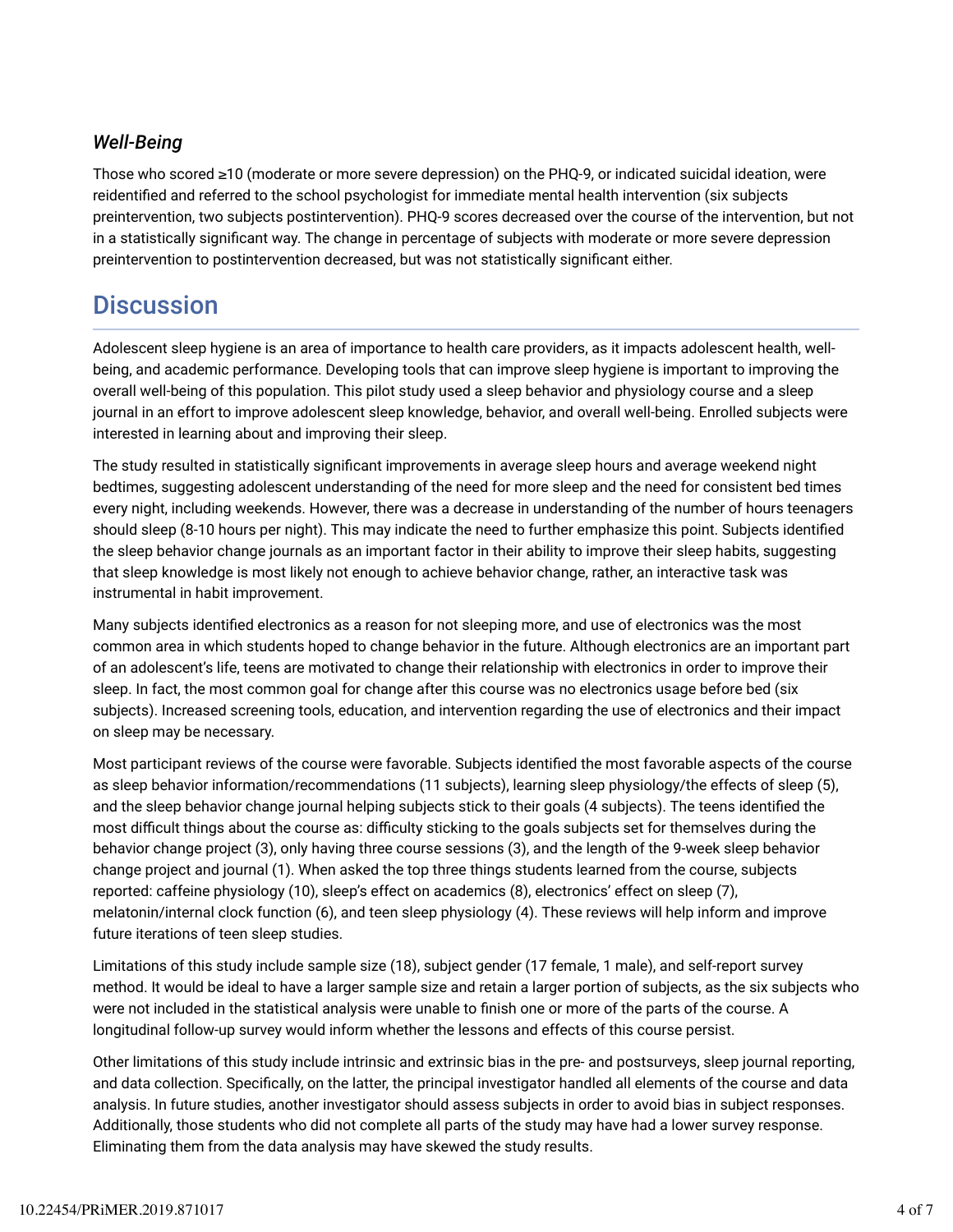Future studies should include (1) a larger sample size with an even sex ratio, (2) varying the amount of teaching hours to see whether subjects' degree of improvement in sleep behaviors is dose-dependent, and (3) investigation into the effects on sleep of bedtime autonomy, physical activity, noise, and responsibilities at home. A follow-up study could also include a sleep-tracking application (to minimize the subjectivity of self-report mechanisms) and monitoring of smartphone usage hours (to examine usage effect on sleep).

Adolescents appear to be receptive to sleep education and sleep behavior change. These changes may also improve their sleep knowledge and well-being. Those in the adolescent medicine, sleep medicine, and school health fields should consider the importance of sleep behavior and physiology education in their counseling of adolescents.

# Tables and Figures



#### Figure 1: Average Hours Slept on a School Night Pre- to Postintervention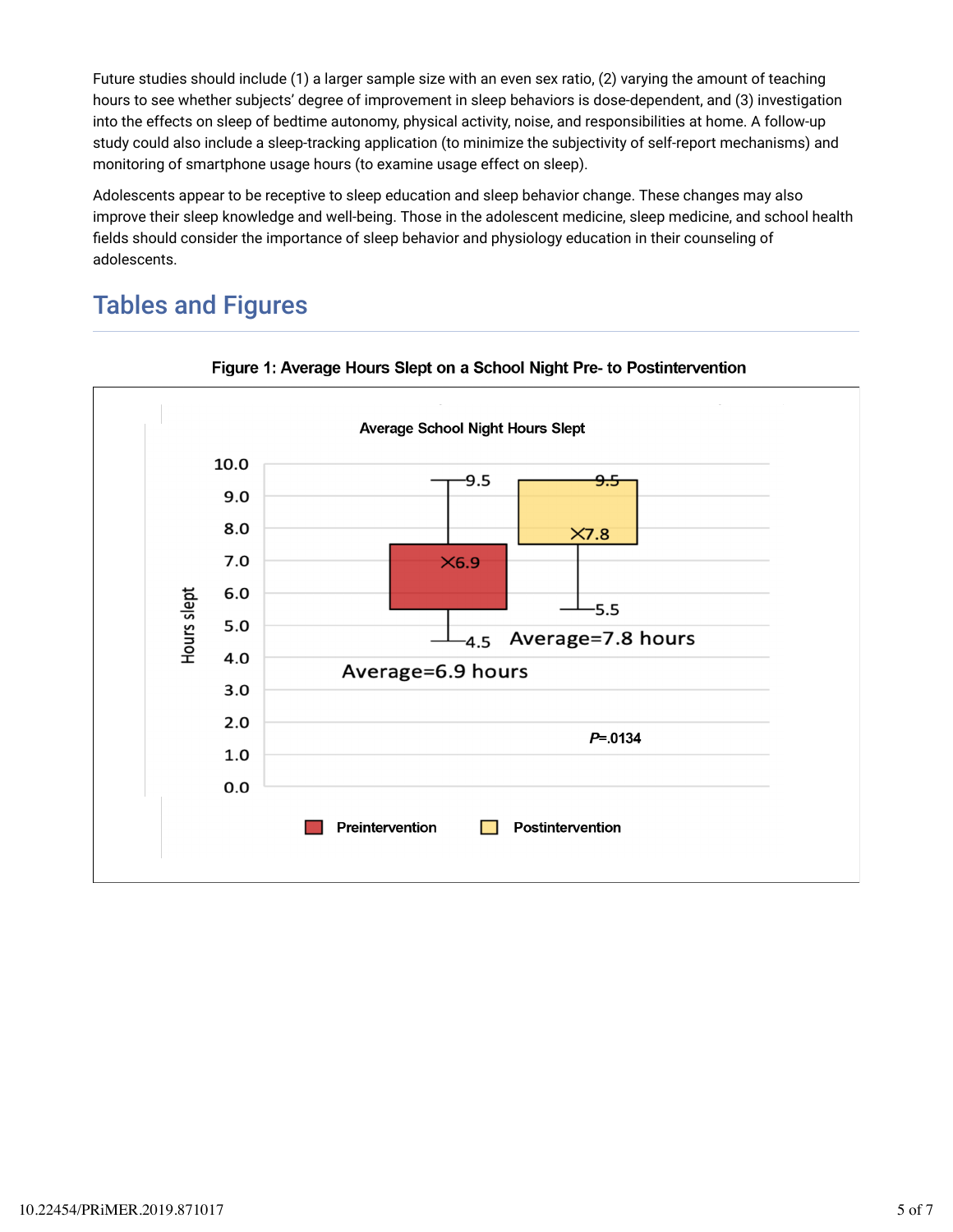

#### Figure 2: Average Time Subjects Went to Sleep Preintervention to Postintervention

#### Corresponding Author

#### Alexandra Colt, BA

Keck School of Medicine of the University of Southern California, 1975 Zonal Avenue, KAM B29, Los Angeles, CA 90033.

#### acolt@usc.edu

### **Author Affiliations**

Alexandra Colt, BA - Keck School of Medicine of the University of Southern California, Los Angeles, CA Jo Marie Reilly, MD, MPH - Keck School of Medicine of the University of Southern California, Los Angeles, CA

#### References

- 1. Carskadon MA. Patterns of sleep and sleepiness in adolescents. Pediatrician. 1990;17(1):5-12.
- 2. Carskadon MA, Acebo C, Jenni OG. Regulation of adolescent sleep: implications for behavior. Ann N Y Acad Sci. 2004 Jun;1021:276-91. https://doi.org/10.1196/annals.1308.032
- 3. Hirshkowitz M, Whiton K, Albert SM, et al. National Sleep Foundation's updated sleep duration recommendations: final report. Sleep Health. 2015;1(4):233-243. https://doi.org/10.1016/j.sleh.2015.10.004
- 4. Carskadon MA, Acebo C, Richardson GS, Tate BA, Seifer R. An approach to studying circadian rhythms of adolescent humans. J Biol Rhythms. 1997;12(3):278-289. https://doi.org/10.1177/074873049701200309
- 5. Crowley SJ, Acebo C, Carskadon MA. Sleep, circadian rhythms, and delayed phase in adolescence. Sleep Med. 2007 Sep;8(6):602-12. https://doi.org/10.1016/j.sleep.2006.12.002
- 6. Carskadon MA. Sleep in adolescents: the perfect storm. Pediatr Clin North Am. 2011. https://doi.org/10.1016 /j.pcl.2011.03.003.
- 7. Owens J; Adolescent Sleep Working Group; Committee on Adolescence. Insufficient sleep in adolescents and young adults: an update on causes and consequences. Pediatrics. 2014;134(3):e921-e932. https://doi.org